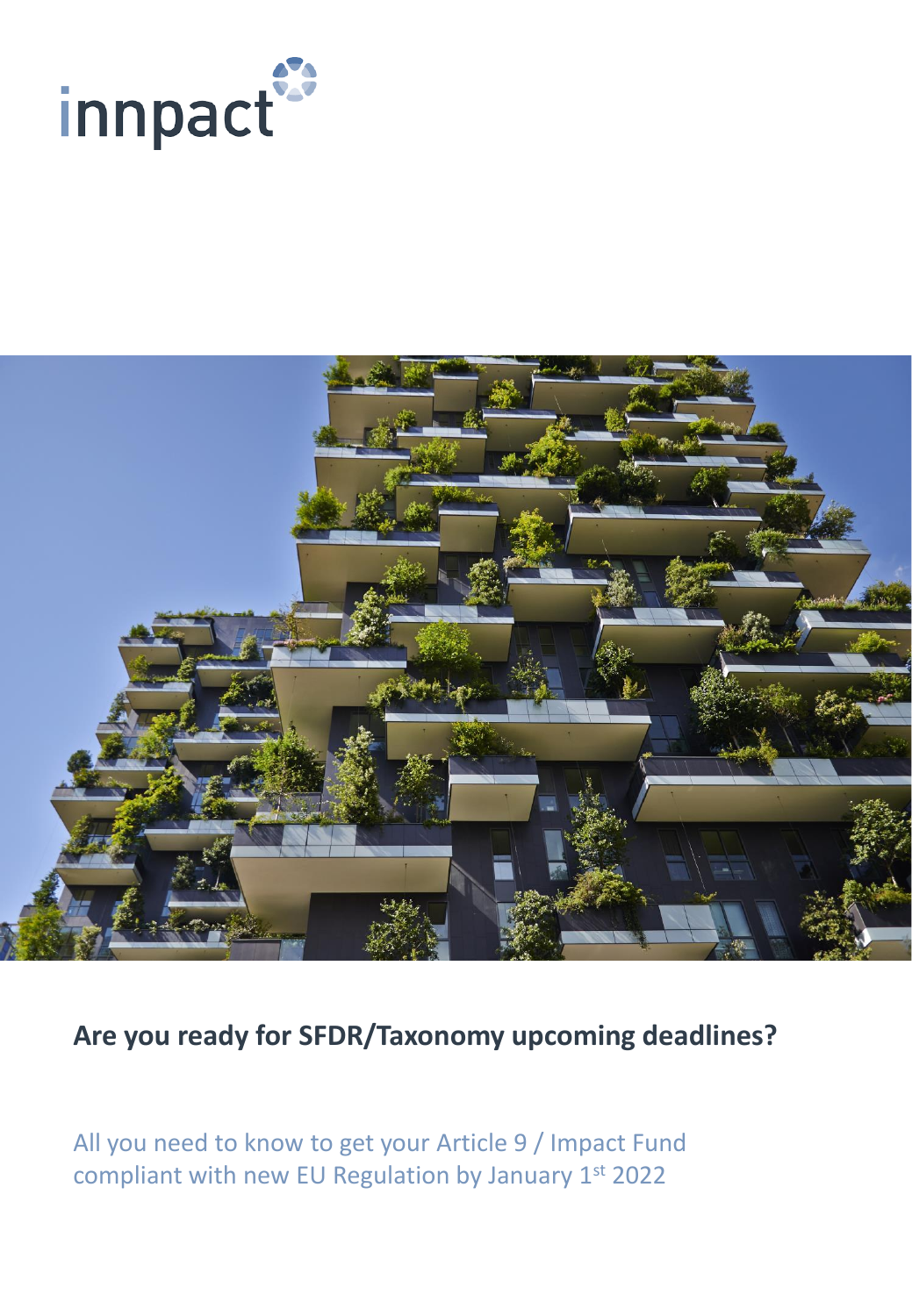### **The Sustainable Finance Disclosure Regulation and The Taxonomy – What are the requirements for impact funds?**

The Regulation EU 2019/2088 ("**SFDR**") and Regulation EU 2020/852 ("**Taxonomy**") are pillars of the EU Sustainable Finance Agenda. While SFDR lays down **sustainability disclosure obligations** for financial market participants and financial products, the Taxonomy Regulation standardizes the concept of sustainable investments and provides a common classification system to identify "**environmentally sustainable" economic activities.**

The two regulations are strictly connected: all SFDR "green" funds (Art. 8 or Art.9) making sustainable investments with an environmental objective will have to state which of the six Taxonomy objectives they contribute to, as well as apply Taxonomy 'substantial contribution' criteria and Do No Significant Harm test to their investments.

#### **Are you ready for January 1st 2022 disclosures?**

To comply with SFDR, Art.9 and Art.8 impact funds with sustainable investments targeting climate mitigation and / or adaptation must apply several requirements by 1st January 2022, both being caught by the Taxonomy Regulation in addition to SFDR level 1 disclosures:

- **Article 9 funds** investing in economic activities contributing to the **climate adaptation/mitigation objective**, and **Article 8 funds** making **sustainable investments targeting climate mitigation/adaptation** must include a high-level statement on which **environmental objective(s) of the Taxonomy regulation** the fund contributes to, and a description of how and to what extent the investments qualify as taxonomy-aligned environmentally sustainable activities by implementing the **Technical Screening Criteria** identified in the respective delegated act.
- **Both Art.9 and Art.8 impacts funds** mentioned above must apply the **Do No Significant harm "DNSH"** principle only to those investments underlying the financial product that take into account the EU criteria for environmentally sustainable economic activities. These must also calculate the taxonomy alignment of economic activities in their portfolio.
- **Article 8 funds** which do not make any sustainable investments and **Article 6 funds**, must include the statement "*The investments underlying this financial product do not consider the EU criteria for environmentally sustainable economic activities*".

#### **Innpact's Support – SFDR and Taxonomy Compliance**

Innpact supports Impact Funds and Fund Managers investing across all sectors and geographies with ensuring compliance with SFDR and EU Taxonomy. Our expertise in structuring and managing impact funds, gives us the knowledge to guide your investment team in identifying the Fund's sustainable investment objective/characteristics, and methodology in line with SFDR and Taxonomy definitions; implement requirements in the Fund's due diligence process, reporting and monitoring framework; and finally develop the tailor-made disclosure sections within this challenging timeline.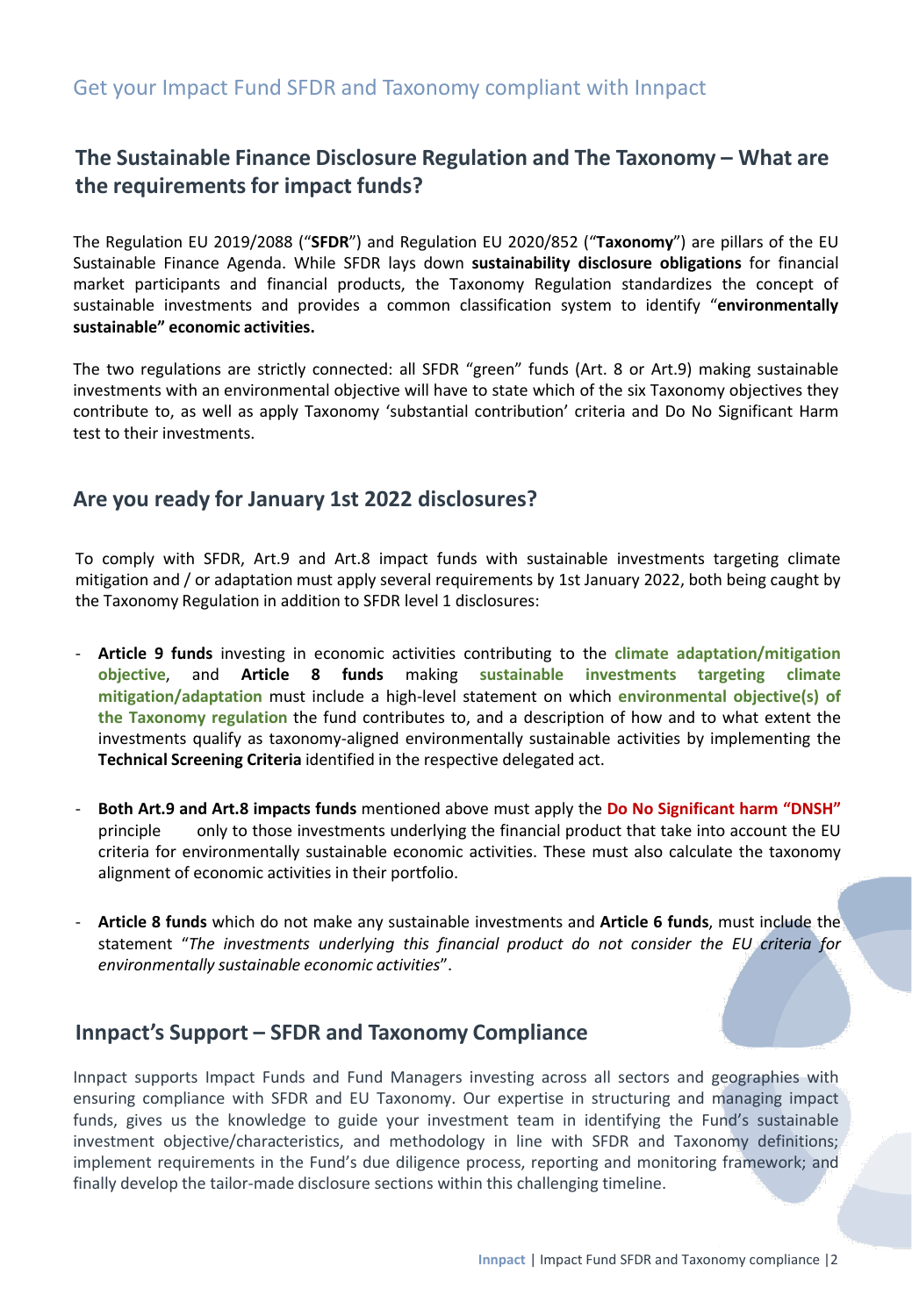## **At what stage can Innpact support you with SFDR and Taxonomy disclosures?**

|                                 | March<br>10th, 2021     |                                                                                                                                                                                                                                                                                                                                                                                                                                                                                               |
|---------------------------------|-------------------------|-----------------------------------------------------------------------------------------------------------------------------------------------------------------------------------------------------------------------------------------------------------------------------------------------------------------------------------------------------------------------------------------------------------------------------------------------------------------------------------------------|
|                                 |                         | <b>Entity: Authorised and Registered AIFM</b><br>Website and Pre-contractual disclosure                                                                                                                                                                                                                                                                                                                                                                                                       |
| SFDR Level   Disclosures        |                         | Integration of Sustainability Risks in the investment process including likely impact of such risks on<br>financial returns<br>Due diligence policies when Principal Adverse Impacts "PAIs" are considered<br>Adherence to responsible business conduct codes and internationally recognized standards<br>Alignment of remuneration policy with the integration of sustainability risks<br>Alignment of all documents and policies                                                            |
|                                 |                         | <b>Article 9 funds</b><br>Website, Pre-contractual Disclosures, Periodic Reports                                                                                                                                                                                                                                                                                                                                                                                                              |
|                                 |                         | Identification of the fund's Sustainable Investment Objective, Methodology and Key Performance<br><b>Indicators "KPIs"</b><br>Implementation of Minimum Safeguards and PAIs in the investment process<br>SFDR Do No Significant Harm "DNSH" test and assessment of good governance practices for all<br>$\bullet$<br>sustainable investments<br><b>Index</b> as reference benchmark<br><b>ESG and PAIs</b> monitoring and reporting process<br>Alignment of all fund's documents and policies |
| January<br>$1st$ , 2022         |                         |                                                                                                                                                                                                                                                                                                                                                                                                                                                                                               |
|                                 |                         | Article 9 and Article 8+* Funds targeting climate mitigation and/or adaptation<br>Pre-contractual Disclosures, Periodic Reports                                                                                                                                                                                                                                                                                                                                                               |
| Taxonomv                        |                         | Description of the Taxonomy Objective(s) -climate mitigation and adaptation - the fund contributes to<br>Update of the Prospectus / Private Placement Memorandum "PPM" or Issue Document with the<br>Taxonomy Objective(s)<br>Website disclosures aligned with SFDR and Taxonomy requirements<br>Application of relevant Technical Screening Criteria for Climate Mitigation / Adaptation<br>Calculation of substantial contribution criteria and DNSH test for the relevant investments      |
|                                 | January<br>$1st$ , 2023 | *Article 8+ funds denotes Article 8 funds making sustainable investments, as usually defined by the fund industry.                                                                                                                                                                                                                                                                                                                                                                            |
|                                 |                         | <b>Article 9 Funds</b><br>Website, Pre-Contractual Disclosures and Periodic Reports                                                                                                                                                                                                                                                                                                                                                                                                           |
| <b>RTS</b><br>SFDR&<br>Taxonomy |                         | Prospectus/PPM/Issue Document update according to templates of SFDR RTS of October 2021<br>Proposition of PAI indicators to be used<br>Consistency check between website, pre-contractual and fund policies                                                                                                                                                                                                                                                                                   |
|                                 |                         | Article 9 Funds targeting Taxonomy Environmental Objectives and Issue of the Social<br><b>Taxonomy</b><br>Pre-Contractual Disclosures, Periodic Reports                                                                                                                                                                                                                                                                                                                                       |
| Faxonomy                        |                         | Description of other Taxonomy Objective(s) the fund contributes to<br>Update of Prospectus/PPM/Issue Document with the Taxonomy Objective(s)<br>Application of relevant Technical Screening Criteria<br>Calculation of substantial contribution criteria and DNSH test                                                                                                                                                                                                                        |